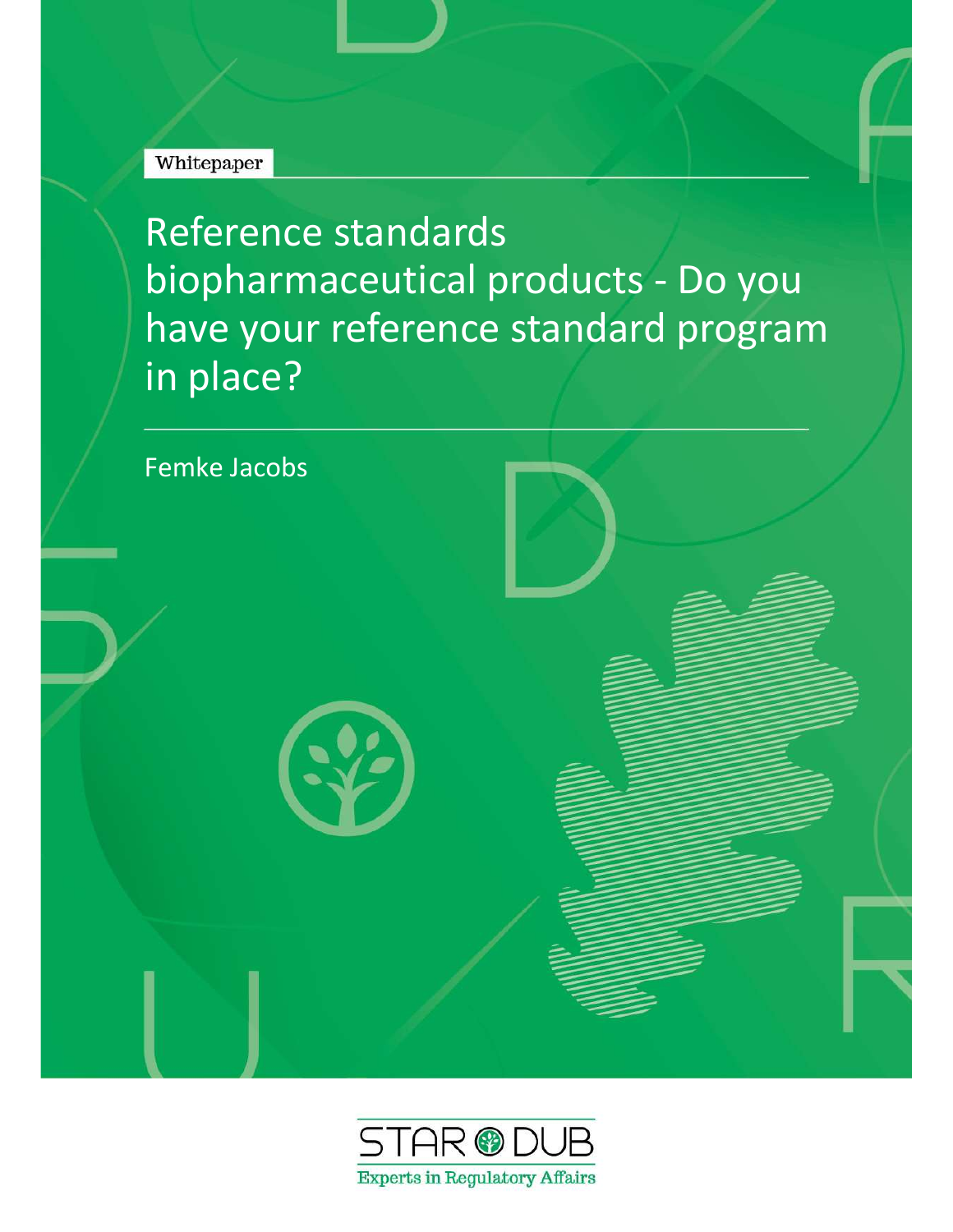

#### White paper

# Reference standards biopharmaceutical products - Do you have your reference standard program in place?

To meet the current expectation of the Health Authorities (HAs), which varies from country to country, companies developing and commercializing biopharmaceutical products should set up a reference standard (RS) program and carefully plan a change control strategy for post approval changes.

#### **Definitions**

In-House Primary Reference Standard: Per ICH Q7 [1], primary reference standard is defined as "a substance that has been shown by an extensive set of analytical tests to be an authentic material that should be of high purity. This standard can be: (1) obtained from an officially recognized source, (2) prepared by independent synthesis, (3) obtained from existing production material of high purity, or (4) prepared by further purification of existing production material." Specifically for biopharmaceutical products, rather than using an ultra-purified material as reference, ICH 6B states that an in-house primary reference standard is an appropriately characterized material prepared by the manufacturer from representative lot(s) for the purpose of biological assay and physicochemical testing of subsequent lots, and against which in-house working reference standard is calibrated.

In-House Secondary Reference Standard (also referred to as a working standard): Appropriately characterized material prepared from representative clinical or commercial lot(s) prepared to support routine testing of product lots for quality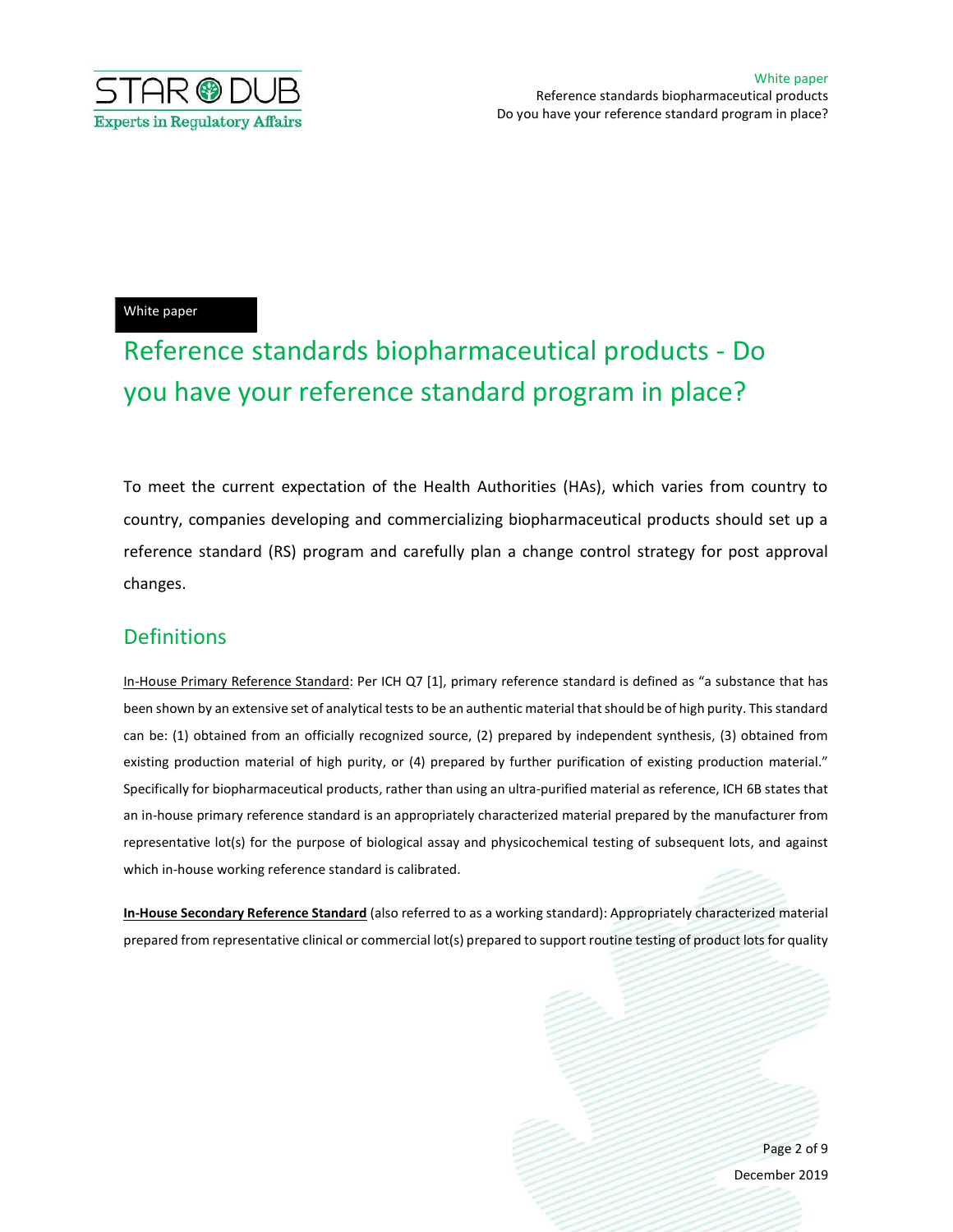

control purposes, such as biological assays and physicochemical testing. It is always calibrated against a primary reference standard (either official or in-house, two-tiered approach<sup>1</sup>).

In-House Interim Reference Standard: Appropriately characterized material prepared from representative clinical or production lot(s) used for quality control purposes during the development stage of a product. It is not compared to an official or primary reference standard, but it is established based on appropriate demonstration of its inherent characteristics.

Official Reference Standard: According to ICH Q7 definition, an official RS is a primary reference standard obtained from an "officially-recognized source." Typically it is established by a public agency (e.g. WHO), government (e.g. NIST, NIBSC), or compendia (e.g., USP, Ph. Eur.), and is officially recognized as standard by individual regulatory authorities.

## Reference standards for biopharmaceutical products

Reference standards are developed as part of the analytical control strategy. Due to the nature of biopharmaceutical products (amongst other, structurally complex, heterogeneous mixtures, inherent batch-to-batch variability, sensitive to manufacturing changes), a well characterized reference standard is essential to ensure consistency between different batches of Investigational Medicinal Product. Also the use of a reference standard will ensure the comparability of the product to be marketed with that used in clinical studies and provide a link between process development and commercial manufacturing [2]. Reference standards can help to provide solutions that support discovery, regulatory compliance, and process efficiency [3].

Compared to small molecule drugs, biopharmaceutical drugs have more complex structures and often cannot be fully characterized. Thus, quality determination of and quality control for biopharmaceutical drugs often require the application of multiple analytical approaches including physicochemical methods, assays that measure for potency, or a combination thereof.

The characterization of the RS should be performed with reliable state-of-the-art analytical methods, which should be sufficiently described in the Common Technical Document Module 3 quality documentation. Information regarding the qualification history and manufacturing process used to establish the RS should be provided. If available, an international or Ph. Eur. standard should be used as primary reference standard. However, it should be noted that when an international or Ph. Eur. standard is not available, an in-house RS should be established [2].

 $1$  A two-tiered approach, when qualifying new reference standards, is to prevent drift in the quality attributes. A twotiered approach involves a comparison of each new reference standard with a primary reference standard so that it is linked to clinical trial material and the current manufacturing process.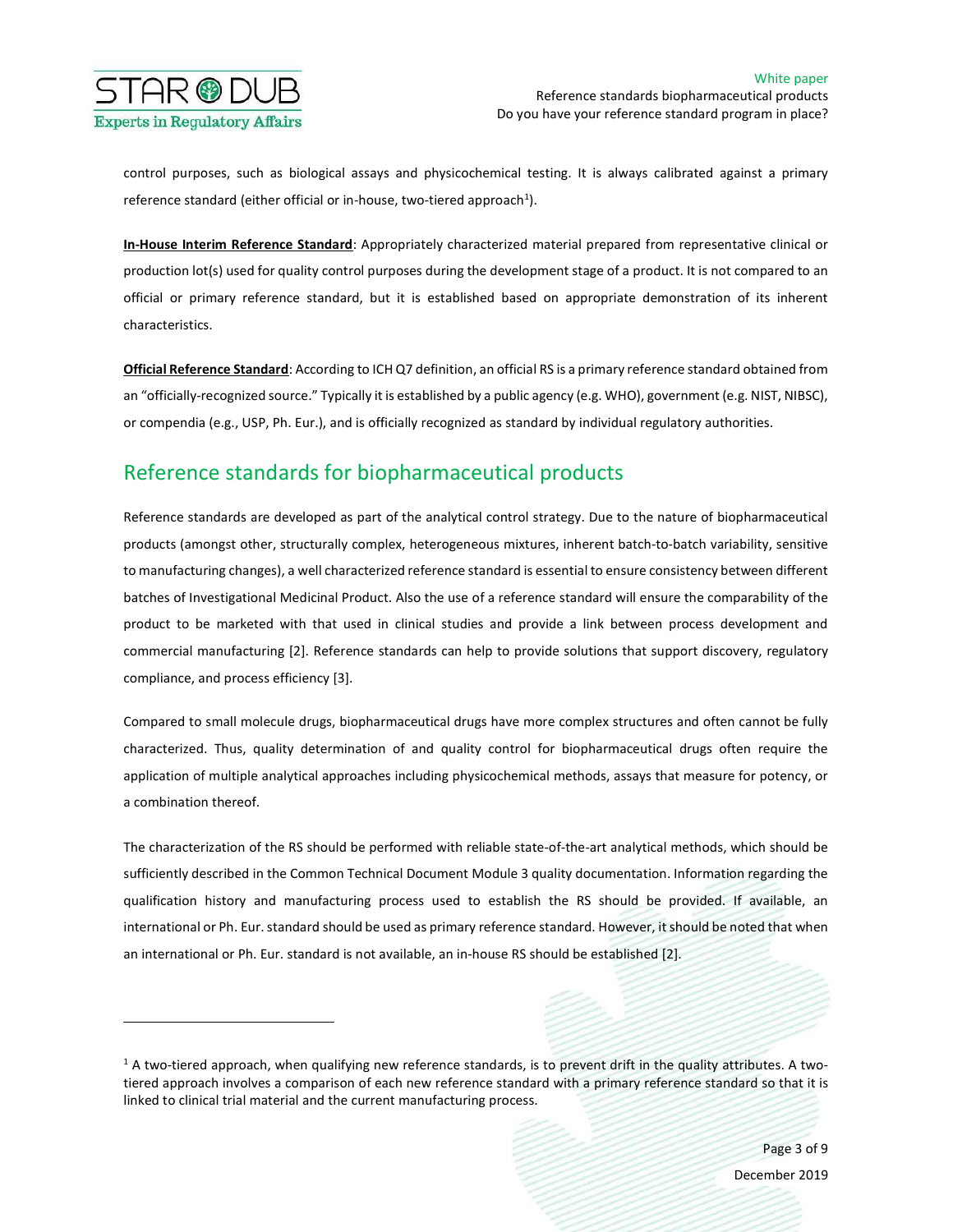

In-house reference standards are used for various purposes amongst other:

- Comparative analytical methods:
	- o Quantitative (e.g., calibrator for the determination of biological activity)
	- o Qualitative (e.g., comparator for purity testing)
	- o Performance control in assays to evaluate system suitability
- Batch release testing
- Stability testing
- Characterization studies
- Comparability assessments

#### ICH guidance

According to ICHQ7 [1] Primary reference standards should be obtained as appropriate for the manufacture of Active Pharmaceutical Ingredients (APIs). The source of each primary reference standard should be documented. Records should be maintained of each primary reference standard's storage and use in accordance with the supplier's recommendations. Primary reference standards obtained from an officially recognized source are normally used without testing if stored under conditions consistent with the supplier's recommendations. For biopharmaceutical drugs, primary reference standard is most often not available from an official recognized source. When this is the case an "in-house primary standard" should be established. Appropriate testing should be performed to establish the identity and purity of the primary reference standard. Appropriate documentation of this testing should be maintained.

Secondary reference standards should be appropriately prepared, identified, tested, approved, and stored. The suitability of each batch of secondary reference standard should be determined prior to first use by comparing against a primary reference standard. Each batch of secondary reference standard should be periodically requalified in accordance with a written protocol.

API of small molecule products is usually homogenous and very pure, the lot-to-lot reproducibility is high and tests are generally very precise and are able to detect with a high sensitivity the lowest level of impurities. The manufacturing processes for proteins however, produce heterogeneous material with a certain amount of lot-to-lot variability, tests are generally more variable (e.g. Bioassays) with often a lower sensitivity. Due to these differences ICH Q6B [4] describes specific definitions for in-house reference standards for biopharmaceutical products (see Definitions).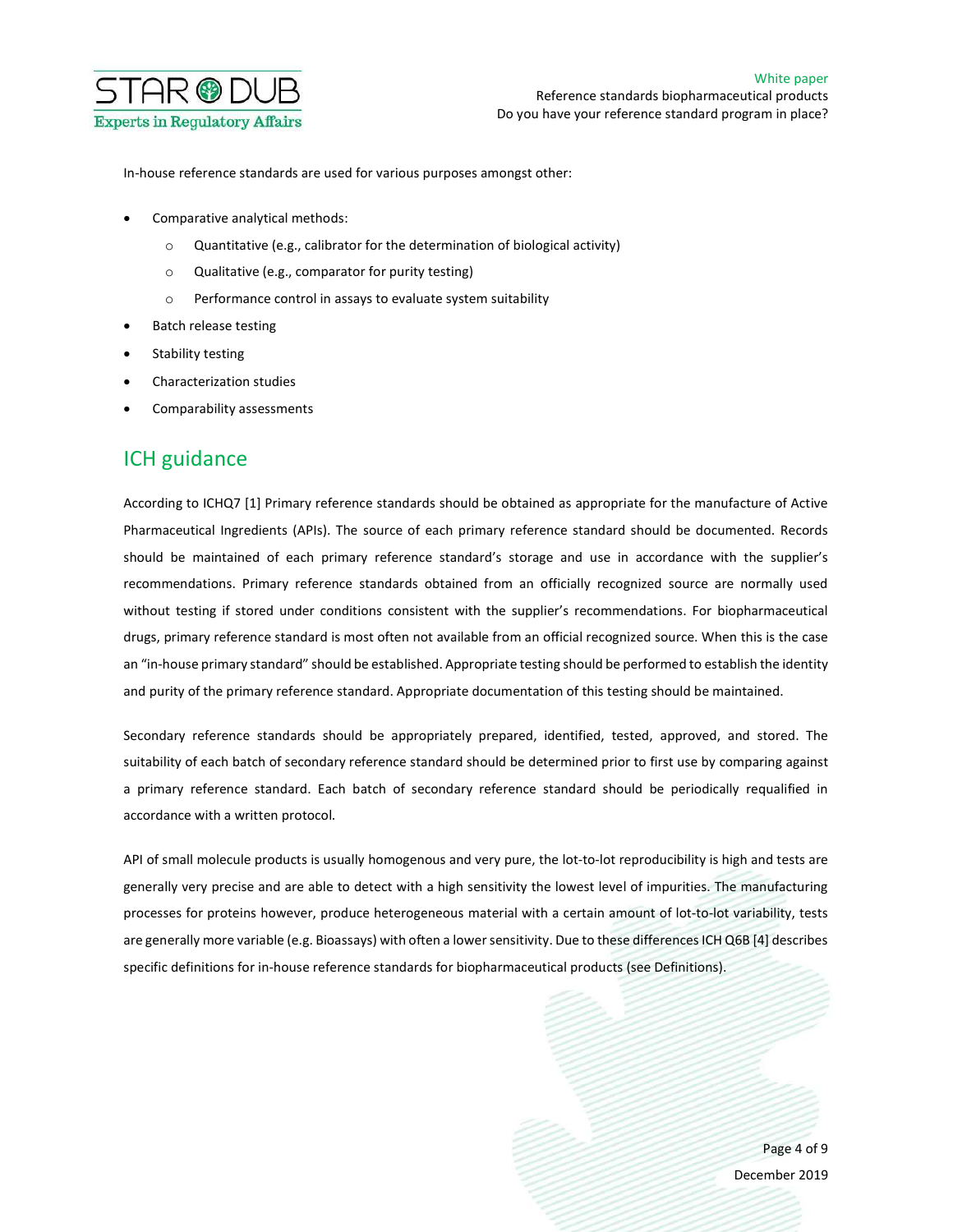

# Reference Standard Program

HAs are expecting that a comprehensive reference standard program covering the lifetime of the product (preclinical through commercial) is in place [5]. The intent of this program is to ensure that there is a constant and consistent supply of RS.

The following protocols should be included in the program:

- Manufacturing and storage of the RS
	- o As can be seen in figure 1 it is not expected that a RS is in place for use early in development. A plan for putting the RS system in place should be generated sufficiently early in development to ensure that an appropriate RS system can be implemented for licensure.
	- $\circ$  The selected drug substance material may be pooled from multiple lots, formulated, diluted (e.g. with placebo) or concentrated to a concentration best suitable to support all relevant analytical assays and to ensure prolonged stability of the reference standard [6].
	- o The RS does not need to be filled under GMP, but under conditions controlled as well as possible to ensure optimum quality and integrity [6].
	- o Sufficient quantities of a primary reference standard should be manufactured to maintain consistent product history, i.e. to minimize the need to have to replace the primary reference standard [6].
	- o Storage containers and temperature do not have to be identical to the primary packaging of neither DS nor DP [6].
- Qualification of RS
	- In-house reference standards should be characterized by procedures including routine and beyond routine release testing as described in ICH Q6B [4]. Orthogonal methods for reference standard characterization should be considered. Additional testing could include attributes to determine the suitability of the reference standard not necessarily captured by the drug substance or product release tests (e.g., more extensive structural identity and orthogonal techniques for potency, purity and impurities) [7] and not relying solely on comparison testing to a previously designated RS.
- Stability testing of RS
	- Stability protocols for monitoring each lot of RS should be included in the RS program.
- Trending of RS
	- o All trended parameters that are derived from the RS should be evaluated for a shift in assay results, especially following the implementation of a new RS lot [6].
- Manufacturing and qualification of a new RS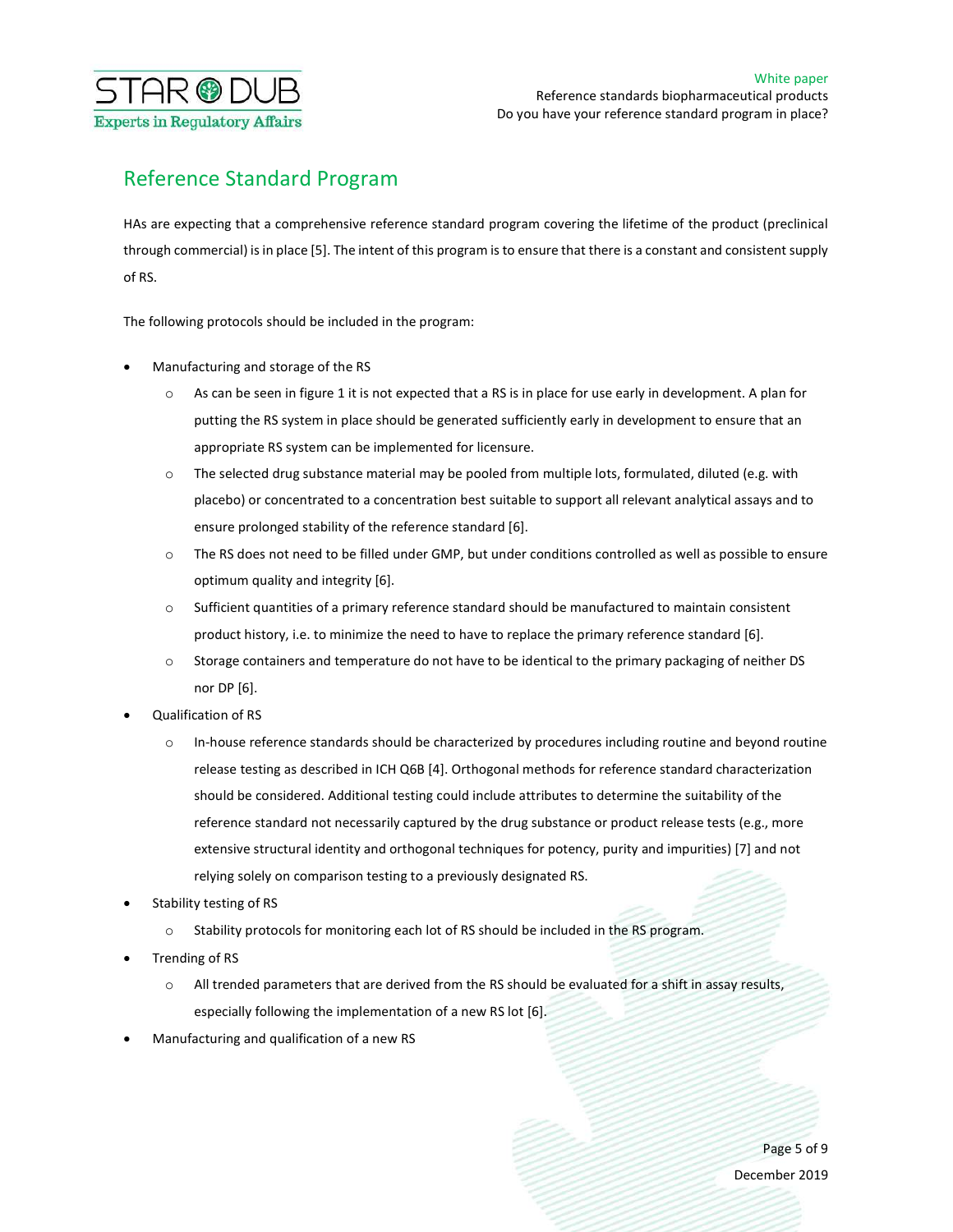

 $\circ$  It is not necessary to generate a new RS for every manufacturing change made during development. If the manufacturing change results in significant differences in the product, specifically in quality parameters that are compared against the reference (e.g., potency), a new RS would be necessary.

The RS program should make sure that:

- The new RS is qualified before the current RS is depleted or degraded
- The RS is suitable for its purpose
- The new RS represents the previous RS and the material used in pivotal clinical studies (at the applicable time in development)
- The RS is appropriately stable





### Post approval submission approaches

For authorized products it is expected that updates to RS protocols or new RS are submitted per applicable HA guidance since a change in RS has a substantial potential to have an adverse effect on the identity, strength, quality, purity, or potency of the product.

When reviewing the guidance from different HAs, it is clear that there are different expectations for different countries. For example, when a new RS is introduced according to an approved quality protocol, the change types range from no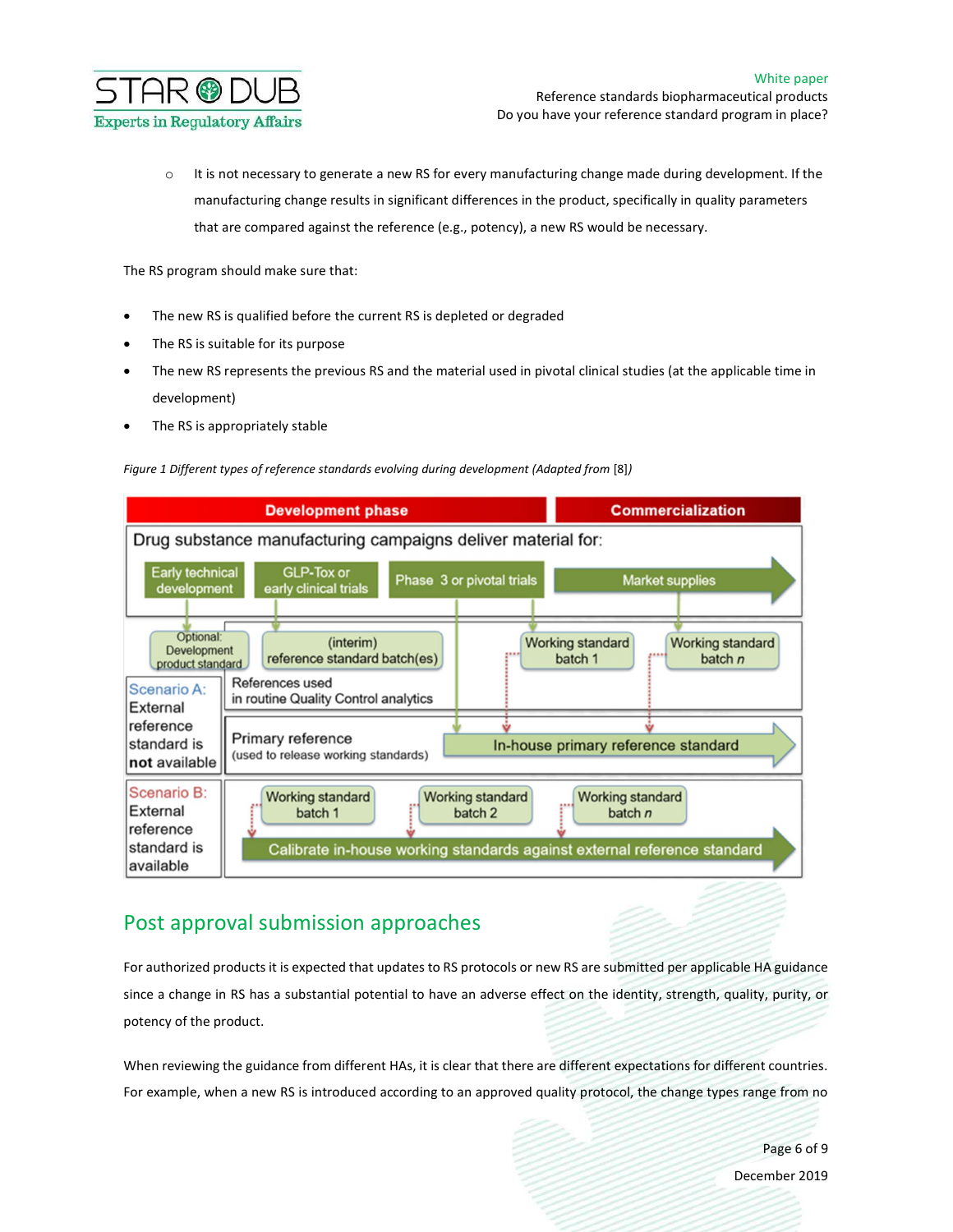

need to file (the new RS is covered by the quality system) to a prior approval submission. As these differences in regulatory expectations for RS post approval changes can have a big impact on product supply, a change control strategy should be carefully planned.

For the most up to date information regarding the HAs expectations, please consult the regulations and published guidance.

When you need help with the set-up of a reference standard program that is acceptable for HAs, don't hesitate to contact the regulatory experts of STARoDub BV.

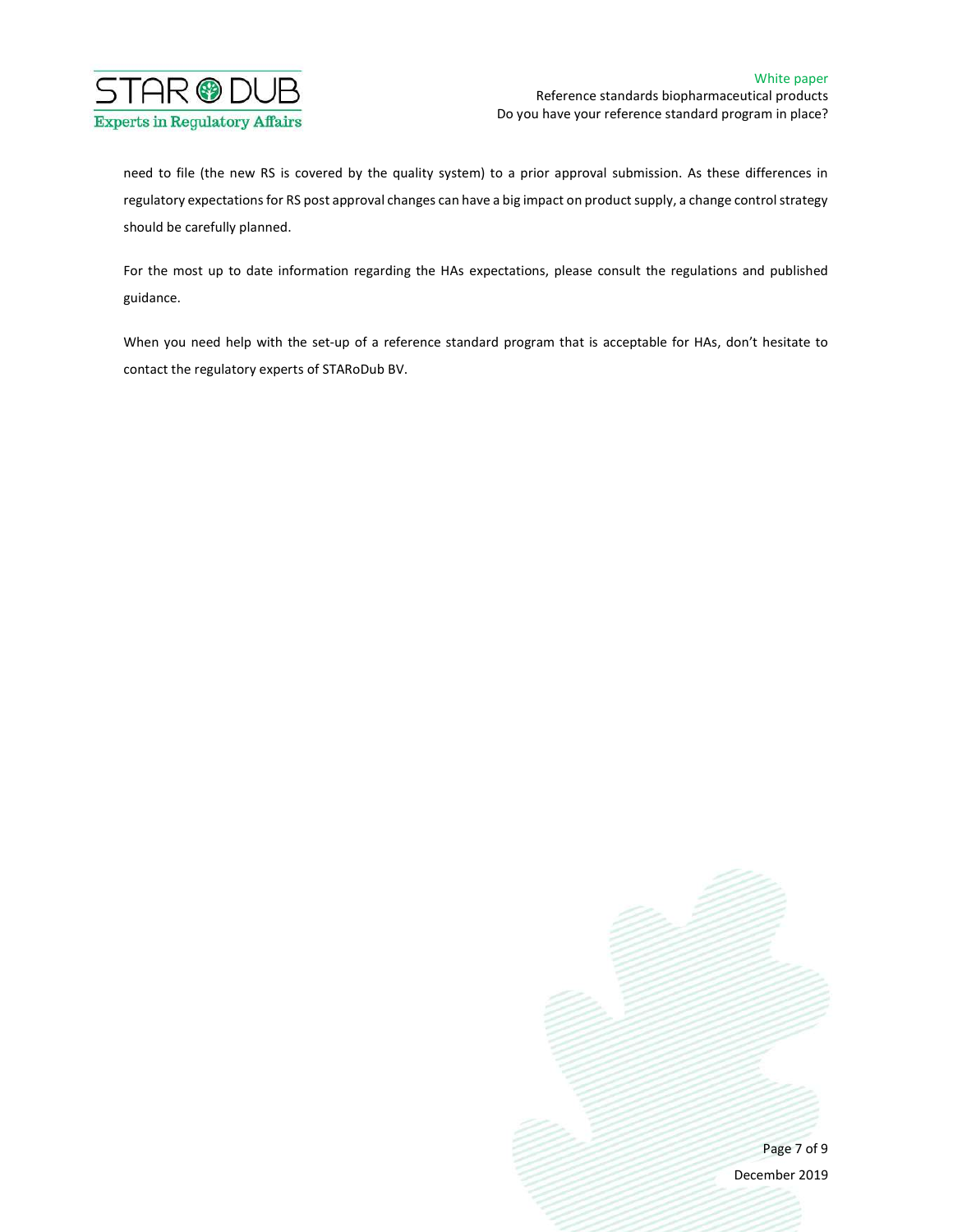

## References

- [1] ICH Q7, "Good Manufacturing Practice Guide for Active Pharmaceutical Ingredients," 2000.
- [2] European Medicines Agency, "Guideline on the requirements for quality documentation concerning biological investigational medicinal products in clinical trials," 2012.
- [3] E. Chang and T. Morris, "6 Uses for Biologic Reference Standards," Genet. Eng. Biotechnol. news, 2012.
- [4] ICH Q6B, "Specifications: Test Procedures and Acceptance Criteria for Biotechnological/Biological Products," 1999.
- [5] S. Kennett, "Regulatory Expectations for the Use of Reference Standards during Development and Beyond," C. Strateg. Forum- Ref. Stand. Ther. Proteins, 2013.
- [6] D. Schmalzing et al., "Current Best Practices and Remaining Open Questions for Reference Standard Programs," C. Strateg. Forum 2013, Gaithersburg, MD CASSS, 2013.
- [7] FDA, "Guidance for Industry, Analytical Procedures and Methods Validation for Drugs and Biologics," 2015.
- [8] A. Mire-Sluis, N. Ritter, B. Cherney, D. Schmalzing, and M. Blümel, "Reference Standards for Therapeutic Proteins," Bioprocess Int., 2014.